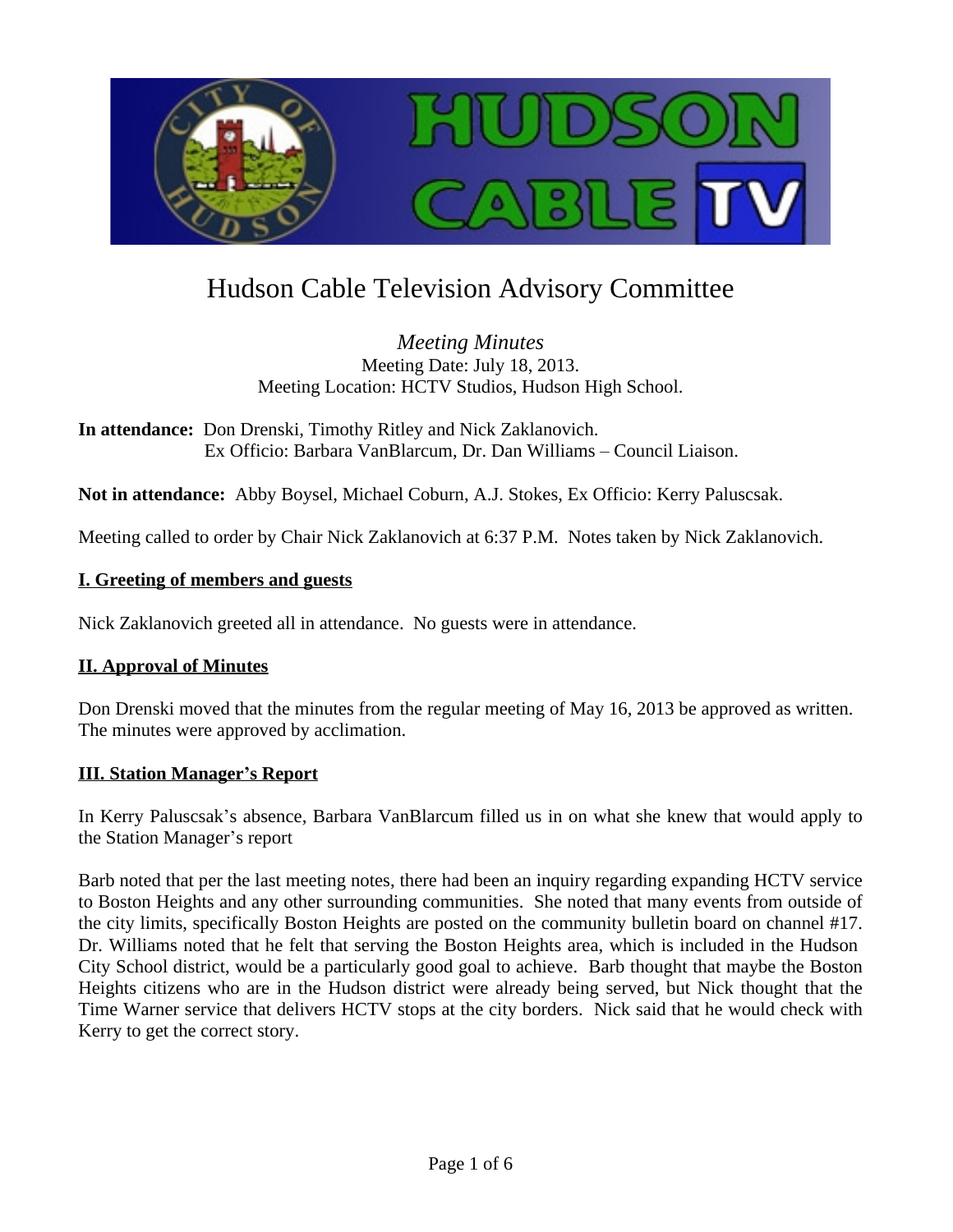#### **III. Station Manager's Report, continued**

Don asked what determines the funds that come from Time Warner. Were the fees determined by the number of households served or by a measure on the income coming from the cable fees? If so, how does Time Warner determine what portion of their service area generates the franchise fees for that support HCTV operations? Barb responded that the distribution information used to be shared back in the Adelphia Cable days, but since the franchise agreements ended, Time-Warner does not share the information on how the franchise fees are calculated.

Nick asked if there have been any equipment upgrades since the last meeting. Barb did not know any details on any recent equipment upgrades.

Barb reported that the recent productions done by staff were the Hudson Junior Invitational Golf Tournament; the Hudson High School Graduation Ceremonies and coverage of the Memorial Day Parade. Don asked how the parade coverage went, considering the time change from previous years. Dr. Williams said that everything seemed to go well and the crowd seemed to be at a normal or perhaps slightly higher level than previous years.

Nick mentioned that the overhead shot of the parade that came from the Clock Tower seemed to be an improvement over the ground level shot. Nick also asked if it would be possible to position someone south of the Clock Tower that would "cue" the parade hosts on what portion of the parade was coming towards them. Barb said that she thought it may help to have some advance hints on the parade participants, since there had been some deviation from the original parade line up.

## **IV. CAP ACT Update**

Nick said that he forwarded to the committee members the latest information that Kerry had sent from the American Community Television organization about the CAP Act.

Don asked for a short summary of the CAP Act and what it would do if it was enacted. Nick said that he would e-mail that summary to Don.

Don asked what the enactment of the CAP Act would do for HCTV. Nick said that the act would protect the HCTV operation from funding cutoffs by the cable suppliers. He also mentioned that numerous PEG operations have closed down in the past year and the CAP Act would help to protect the funding sources for PEG stations.

Nick said that he had intended to contact new U.S. Representative David Joyce about his support for enactment of the CAP Act, but had not yet done so. He promised to make the contact in the next few weeks.

#### **V. Public Access Update – Barbara VanBlarcum**

Barb updated the group on the public access programs that had come about since the last meeting.

A parents group has been recording rugby games in Hudson. Seven games have already appeared on the station with two or three yet to appear. One of the members of the parents group is also involved with ice hockey, so they may provide coverage of some local ice hockey games in the coming hockey season.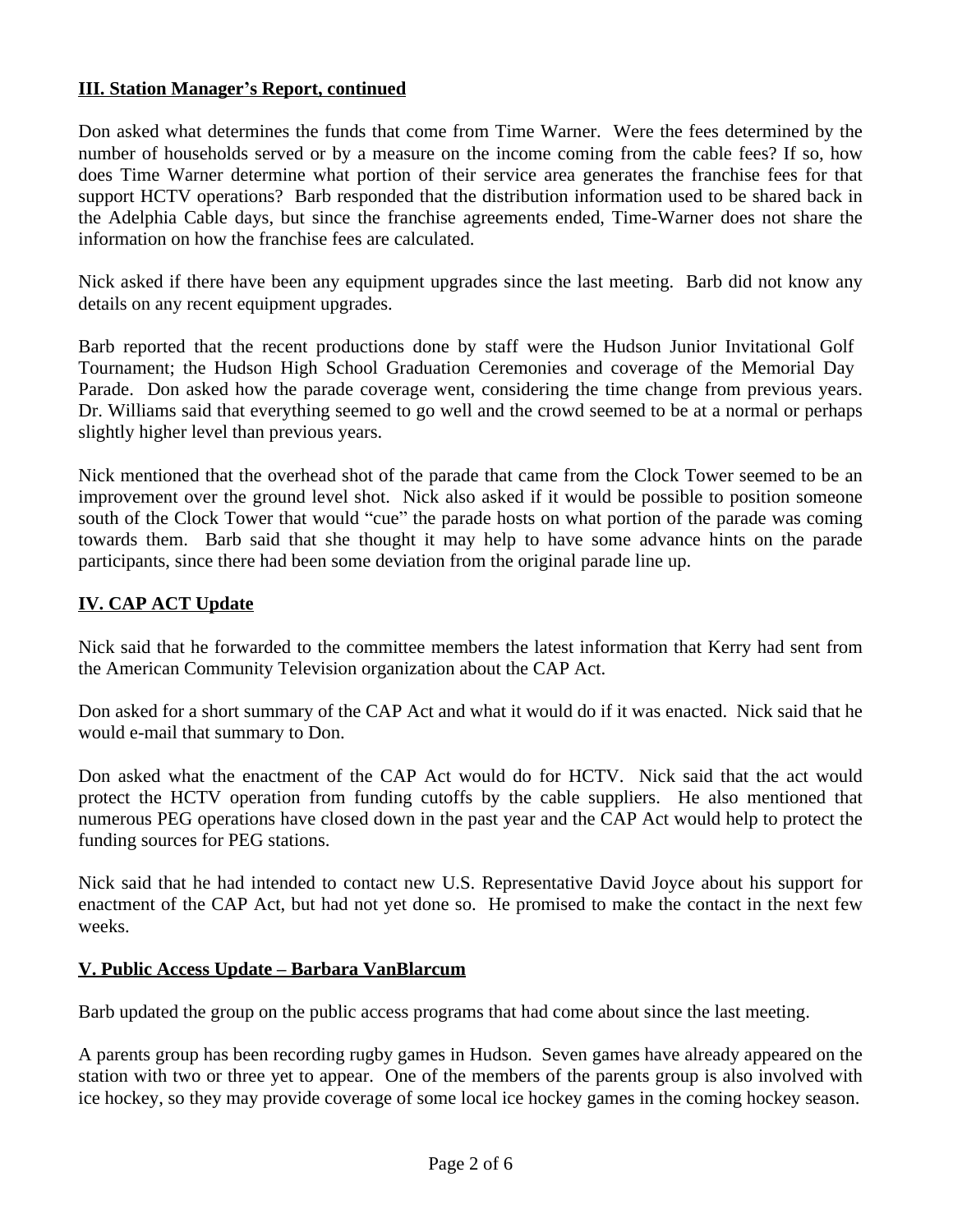## **V. Public Access Update – Barbara VanBlarcum, continued**

The graduation ceremony for Hudson Montessori School was presented as Public Access. The annual Ice Cream Social program was produced by a Hudson High School student. Half Hour to Health is an acquired show that is appearing on the station. It is produced by a chiropractic doctor from the Cleveland area.

Brian Suntken continues to produce the Buckeye Music programs featuring varied music presentations from around Ohio. Brian is also continuing to produce the Bravo, Kent State programs about happenings in and around Kent State University.

Brian, Nick & Nick's wife, Allyn all worked on the Parade of Circle program that featured the annual University Circle arts parade. The Hudson Bandstand Concerts have been regularly showing as the summer progresses. The fifth grade Elementary School student program about Ellis Island is also appearing as a Public Access program.

The Ohio Author's Panel discussion and Author's Book Fair were recorded at the Hudson Library & Historical Society. The recent bi-annual Hudson Community Expo and the Hudson International Festival had programs about them. Mr. Tom Vince's presentation comparing Abraham Lincoln and John Brown has been appearing on the station.

Barb produced a program providing coverage of the art display that has been on-going at the Margaret Clark Morgan Foundation. That program has been showing regularly on HCTV. There is also a program being produced about the Land Lab, as a joint project with the schools. The program will answer questions about the process of the lab and the varied organizations that have been involved with the project.

Brian Suntken is working on the editing of another tom Vince discussion concerning the settlement of the Western Reserve. The program should be on the station shortly. Nick is working on a program about Community Day at the Hudson Farmer's Market that will be completed shortly.

## **VI. Community Organization Liaison**

Nick reviewed the list that was presented at the last meeting of organizations that we could visit to spread the word on the value of HCTV to the organizations and the individual members. Some of the organizations listed do not meet in the summer months.

The Garden Club, which was selected as the number one group for a visit, is not meeting again until October. They also meet on the third Thursday of the month, so there would be some conflict with our committee meeting schedule. We will coordinate a visit with the Garden Club that does not conflict with our meetings.

E-Mail messages were sent to both the Hudson Economic Development Corp. and the Hudson Jaycees to see if we could speak at their meetings. No reply has been received from those inquiries.

Nick reported that he had met with the officials of the Friends of Hudson Parks at the recent recording session at the farmer's Market. They seemed interested learning more about the station  $\&$  in making greater use of the station. The next board meeting of the group is on August 8, so plans will be made to make a presentation to the Friends of Hudson Parks at that time. Nick asked if one of the other members would join him during that visit.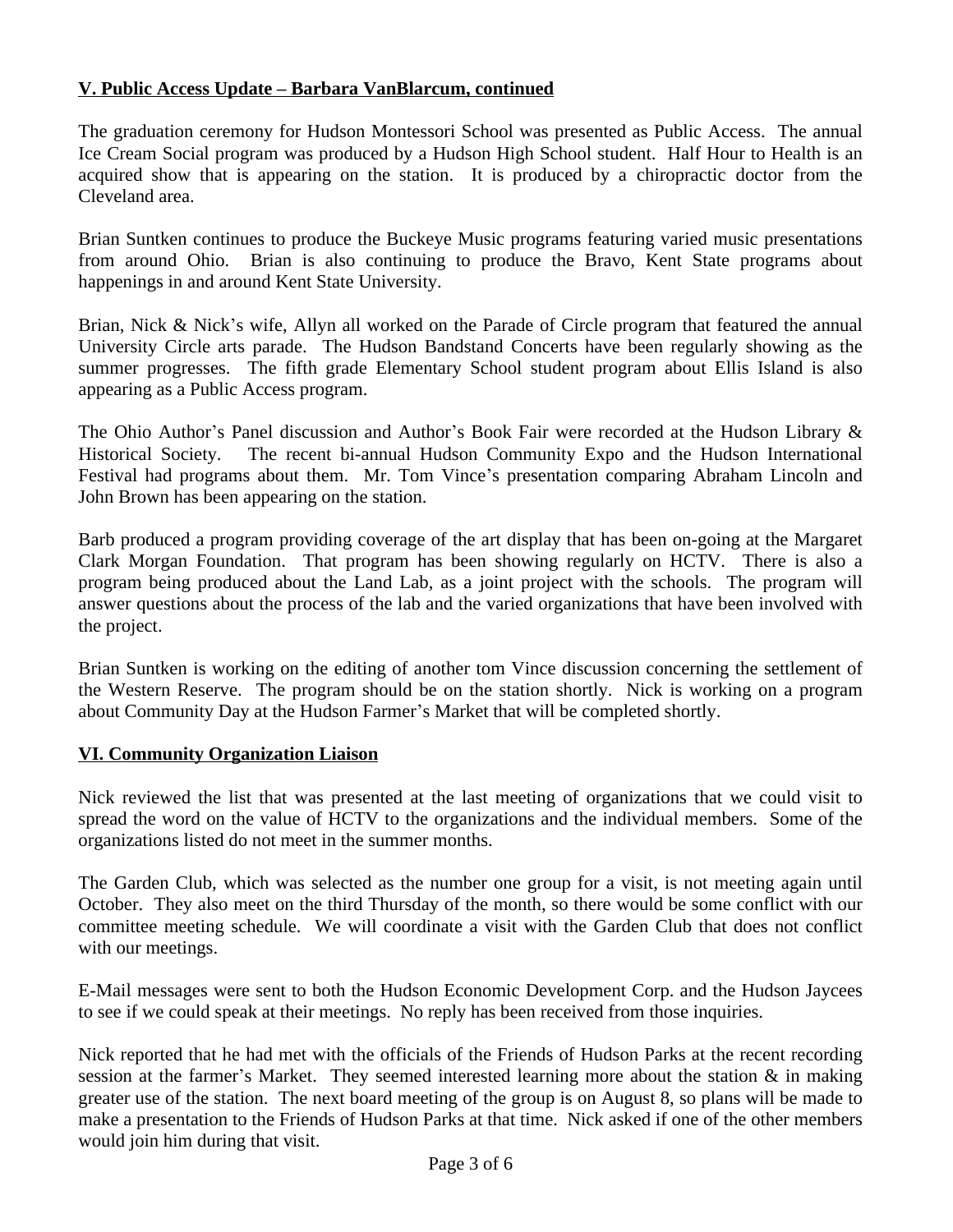### **VI. Community Organization Liaison, continued**

Barb mentioned that the Friends of Hudson EMS is a similar organization to the Friends of The Parks and they have already utilized the station in the past. They may also be a good organization to visit, but sometime in the future, since they do have some familiarity with the station.

#### **VII. Committee Fund Raising Development –Nick Zaklanovich**

After reviewing the short list of possible grant sources that was presented at the May meeting, Nick said that perhaps the most promising sources of grant may be the ICF Foundation, because of its Hudson roots and the First Energy charitable fund, which is earmarked for community & economic development.

The Cleveland Foundation is also a good target for grants. The Cleveland Foundation requires a preliminary submittal, which if approved, would lead to a more detailed submittal. Nick has started work on a preliminary proposal for the Cleveland Foundation, in hopes that funding could be provided for Oral History programming.

Don asked if anyone has any experience in writing grants. None of the members present have written grants before. Barb suggested that former committee member Ginny Frazier could be asked to help in the grant writing endeavor. Dr. Williams suggested contacting the Hudson Community First group for assistance with grant writing. Dr. Williams said that they do grants all of the time and he thought that they would be willing to review any submittal we may have or help us in the development of a grant submittal.

Dr. Williams reminded us that the Rotary Club of Hudson is ready and willing to continue the support that they gave to the station last year. In order to get the funds, someone from the station will have to fill out and submit a request form for the Rotary Club to act and provide funding. Nick said that he would contact Kerry to make sure that someone takes care of the Rotary form submittal.

Barb said that the station was currently showing the recent oral history with Helen Morse and will be reshowing the oral history of Peter McDonald shortly. Barb said that she encourages people to create as many oral histories as we can get and that getting grant money to produce such programming is an important goal to set.

Dr. Williams asked about a project that Mayor Currin is working on that he had learned of that is made up of interviews with citizens of Hudson. Barb responded that she believed that the program, titled "Pride of Place" was almost complete and is being produced by Clevelander Michael Milkovich. Barb said that Mr. Milkovich has produced similar programs for other communities in the area. She also added that HCTV has not been involved in the program's production, but did provide some video that will be included in the program.

#### **VIII. Previous Meeting Follow Up Discussions**

Nick said that there has been conversation over several meetings to revive the Business Link program that has been dormant for a many years. The idea is to focus on two local businesses a month and produce a half hour program detailing those businesses. Kerry had said at the last meeting that Liz Murphy from Destination Hudson may be involved in the program as host.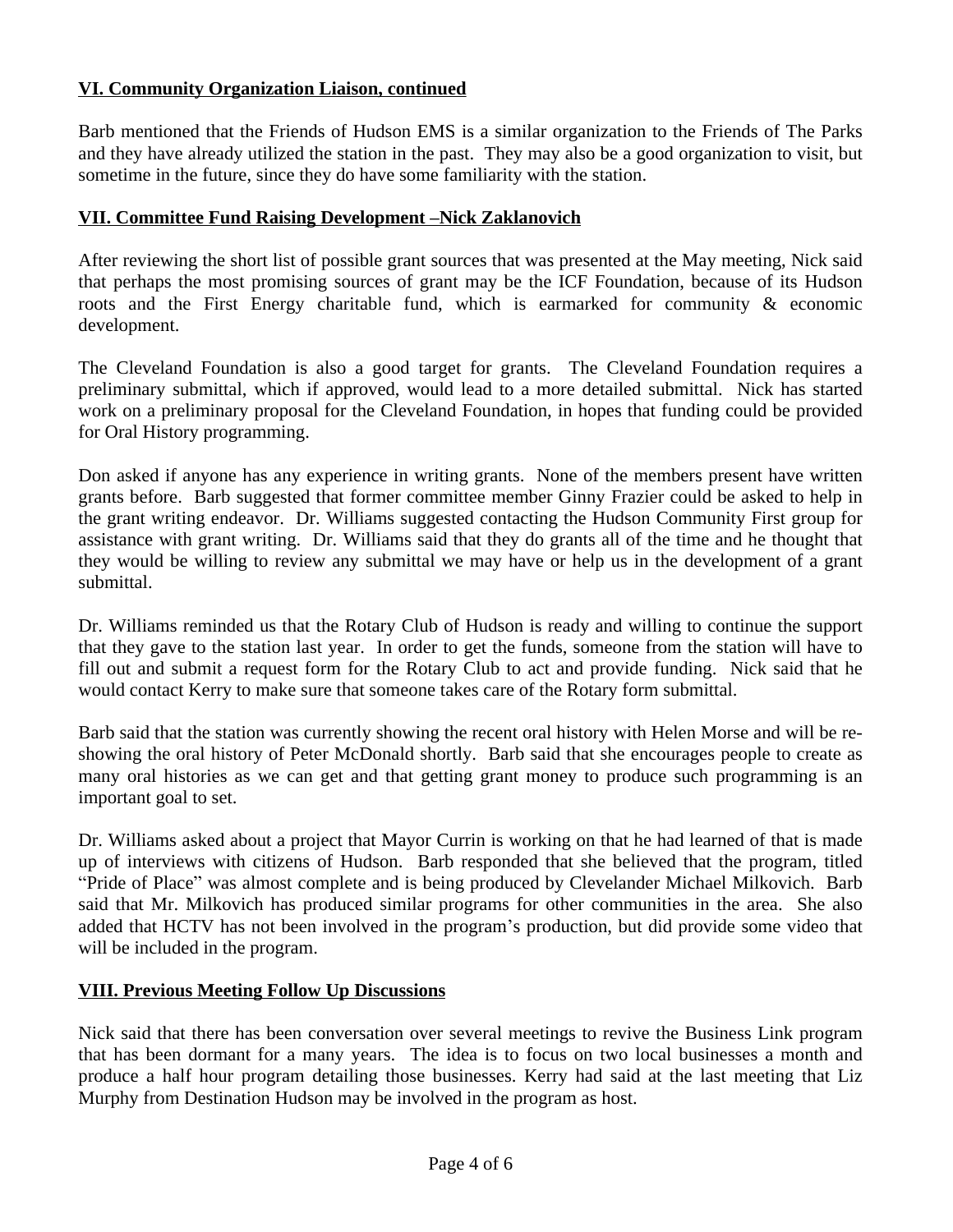### **VIII. Previous Meeting Follow Up Discussions, continued**

Nick said that he would contact Mr. Chuck Wiedie, the Hudson Community Development Director, in the next week following the meeting, concerning the Business Link program. Dr. Williams added that he would think that the City Administration, and specifically Mr. Wiedie, would be very anxious to get the Business Link program going.

Barb said that she would be willing to help with the production of Business Link, once it is back in operation.

Dr. Williams asked why the decision was made to not charge for featuring a business on Business Link. Nick answered that the thought was to make it a city service to the business community. It was also thought that charging to appear on the program may scare away some of the businesses that might otherwise like the exposure.

Don asked who would own the program. Barb responded that she thought that it would be an HCTV production, but was not absolutely sure. Nick said that he would contact Kerry to make sure that the program would be an HCTV production, when it was revived. Barb added that it would be eligible for posting on Peg Central as an on-demand program, if it is, in fact, a production of the station. Don suggested that perhaps the DVD of the program could be sold to the businesses as a source of revenue for the station.

Nick presented a schedule of rotating the notes creation process according to the schedule. With the rotation program, each member should only have to write up the notes less than once a year. Nick will provide the audio file of the meeting to the member that is creating the minutes as a detailed guide for their creation.

## **IX. New Access Program Ideas**

Nick said that he plans to record at the Western Reserve Academy Antiques Festival on Labor Day. Since we have created programs for The Taste of Hudson for two years in a row, the thought is to not record this year at that event.

Barb said that the upcoming Sidewalk Sale in the downtown area may be a recording opportunity. Barb & Don also discussed the possibility of doing a "camera on the street" program, along the lines of the old Half Hour Show, but without the guys in the chairs. They also discussed setting up a camera in the compact car angled parking spots on Main Street and just recording life as it passes by.

Dr. Williams mentioned that an upgrade project is in the works for infrastructure improvements along Main Street. Barb said that she suggested to city engineer Thom Sheridan that cable wiring should be installed along with the other improvements that are being done. Apparently, the Main Street buildings do not now have access to cable TV service. Dr. Williams said that work would be taking place next year and it may be interesting to record that project, since most citizens have a strong interest in what happens on Main Street.